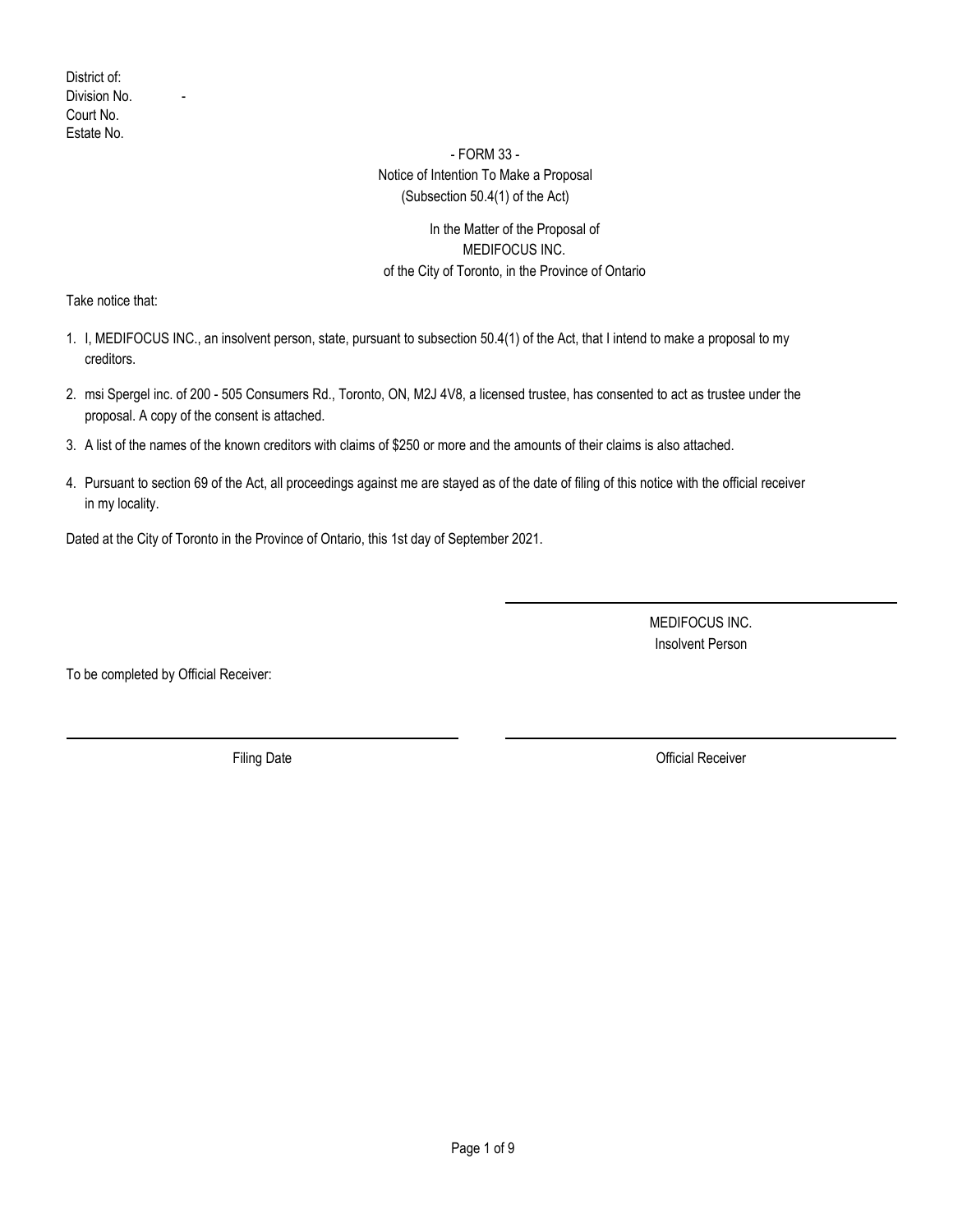### - FORM 33 -

# Notice of Intention To Make a Proposal

(Subsection 50.4(1) of the Act)

## In the Matter of the Proposal of MEDIFOCUS INC. of the City of Toronto, in the Province of Ontario

| List of Creditors with claims of \$250 or more. |                                                                                                                              |          |                     |
|-------------------------------------------------|------------------------------------------------------------------------------------------------------------------------------|----------|---------------------|
| Creditor                                        | Address                                                                                                                      | Account# | <b>Claim Amount</b> |
| 91 Express Lane                                 | P.O. Box 68039<br>Aanaheim CA 92817                                                                                          |          | 2,935.47            |
| Ackerman Senterfitt LLP                         | The Victor Building - 750 9th Street N.W. - Suite750<br>Washington DC 20001                                                  |          | 17,544.15           |
| Ada Lam                                         | 2/F Block F, Evelyn Towers, 38 Cloudview Rd<br>Hong Kong                                                                     |          | 15,051.36           |
| Alan Fenn                                       | 4 Sherman Bridge Road<br>Wayland MA 01778                                                                                    |          | 1,502.16            |
| American Express Corporate<br>Card              | PO Box 1270<br>Newark NJ 21046                                                                                               |          | 63,160.97           |
| Asset Profit Ltd Loan                           | 161 Queen's Road Central<br>Hong Kong                                                                                        |          | 150,216.00          |
| Assets Profit LTD Interest                      | 161 Queen's Road Central<br>Hong Kong                                                                                        |          | 738,335.24          |
| Assets Profit LTD Principal                     | 161 Queen's Road Central<br>Hong Kong                                                                                        |          | 625,900.00          |
| Augustine Chow                                  | C/F Harmony Asset Manageemtn Ltd. Unit 1103, 11/F,<br>Two Harbourfront, 22 Tak Fung Street, Hunghom,<br>Kowloon<br>Hong Kong |          | 226,172.75          |
| <b>Baltimore Gas &amp; Electricity</b>          | 100 W Fayette St<br>Baltimore MD 21201                                                                                       |          | 6,876.10            |
| Berns & Berns                                   | 767 Third Avenue<br>New York NY 10017                                                                                        |          | 18,392.07           |
| Boston Scientific Corp                          | 1 Boston Scientific Place<br>Natick MA 01760                                                                                 |          | 2,742,527.27        |
| Brian A. Ward - Interest                        | 2760 South 47 1/4 Road<br>Cadillac MI 49601                                                                                  |          | 5,961.51            |
| Brian A. Ward - Principal                       | 2760 South 47 1/4 Road<br>Cadillac MI 49601                                                                                  |          | 12,518.00           |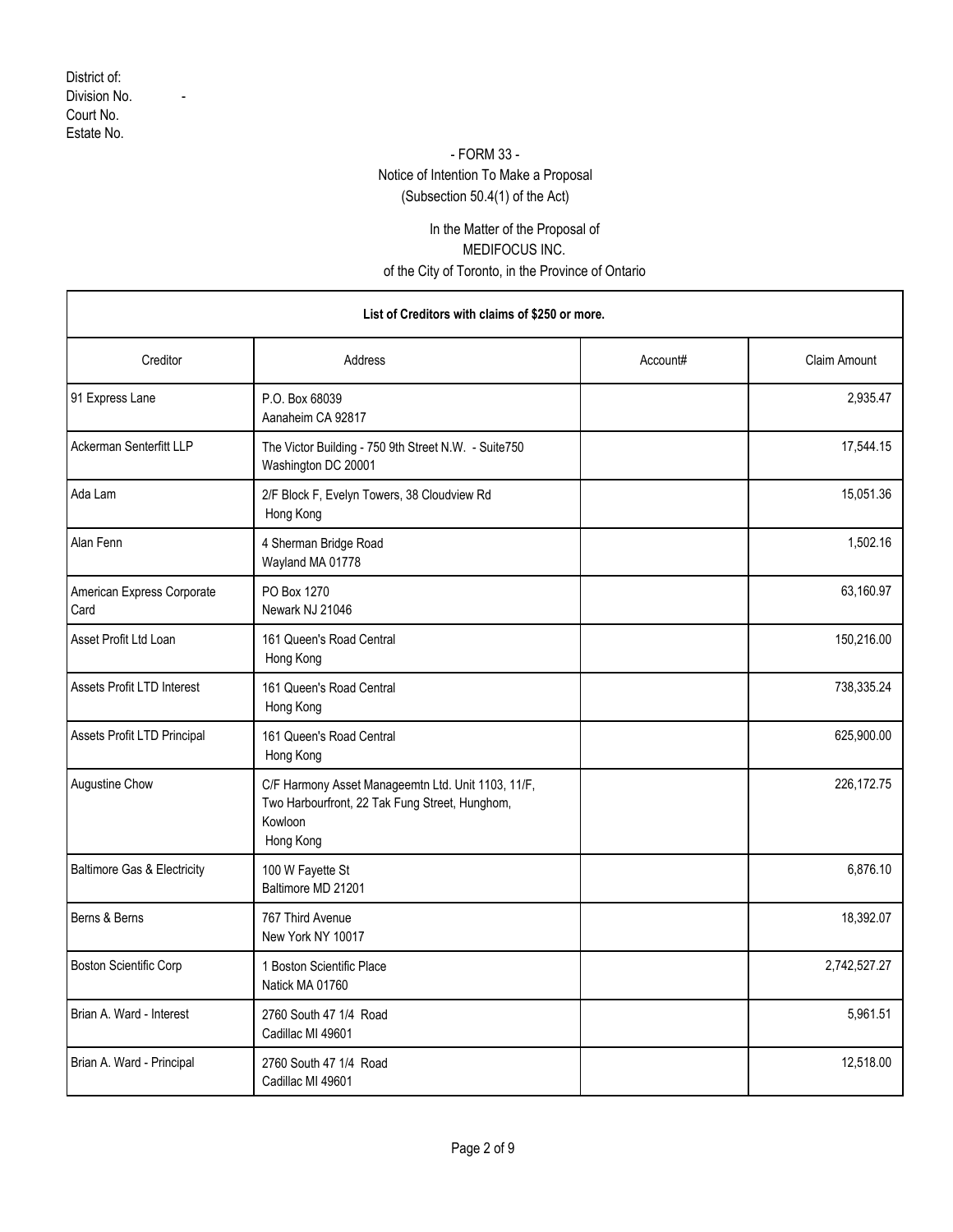### - FORM 33 -

## Notice of Intention To Make a Proposal

(Subsection 50.4(1) of the Act)

### In the Matter of the Proposal of MEDIFOCUS INC. of the City of Toronto, in the Province of Ontario

| Creditor                              | Address                                                                                  | Account# | Claim Amount |
|---------------------------------------|------------------------------------------------------------------------------------------|----------|--------------|
| <b>Broadridge ICS</b>                 | PO Box 416423<br>Boston MA 02241                                                         |          | 3,710.45     |
| California Sales Tax                  | PO Box 942879<br>Sacramento CA 94279-0001                                                |          | 8,047.27     |
| Chatwin Management Ltd -<br>Principal | 24/F Prosperous Commercial Building, 54-58 Jardin's<br>Bazaar, Causeway Bay<br>Hong Kong |          | 438,130.00   |
| Chatwin Management Ltd-<br>Interest   | 24/F Prosperous Commercial Building, 54-58 Jardin's<br>Bazaar, Causeway Bay<br>Hong Kong |          | 368,287.42   |
| Chiu Sin Chuen, Albert                | Flat B 30/F Highcliff 41D, Strubbs Rd.<br>Hong Kong                                      |          | 312,950.00   |
| Chiu Sin Chuen, Albert                | Flat B 30/F Highcliff 41D, Strubbs Rd.<br>Hong Kong                                      |          | 263,062.44   |
| Chiu Sin Chuen, Albert                | Flat B 30/F Highcliff 41D, Strubbs Rd.<br>Hong Kong                                      |          | 312,950.00   |
| Chiu Sin Chuen, Albert                | Flat B 30/F Highcliff 41D, Strubbs Rd.<br>Hong Kong                                      |          | 263,062.44   |
| Comcast                               | 8031 Corporate Dr.<br>Nottingham MD 21236-4977                                           |          | 1,971.76     |
| <b>CPA Global</b>                     | 2318 Mill Rd<br>Alexandria VA 22314                                                      |          | 5,037.03     |
| D&D securities                        | 133 Richmond Street W #602<br>Toronto ON M5H 2L3                                         |          | 6,449.00     |
| <b>Daniel Morales</b>                 | 561 79th Street - Apt 2<br>Brooklyn NY 11209                                             |          | 2,847.84     |
| David K. Endo - Interest              | 98-2078M Kaahumanu St<br>Pearl City HI 96782                                             |          | 5,961.51     |
| David K. Endo - Principal             | 98-2078M Kaahumanu St<br>Pearl City HI 96782                                             |          | 12,518.00    |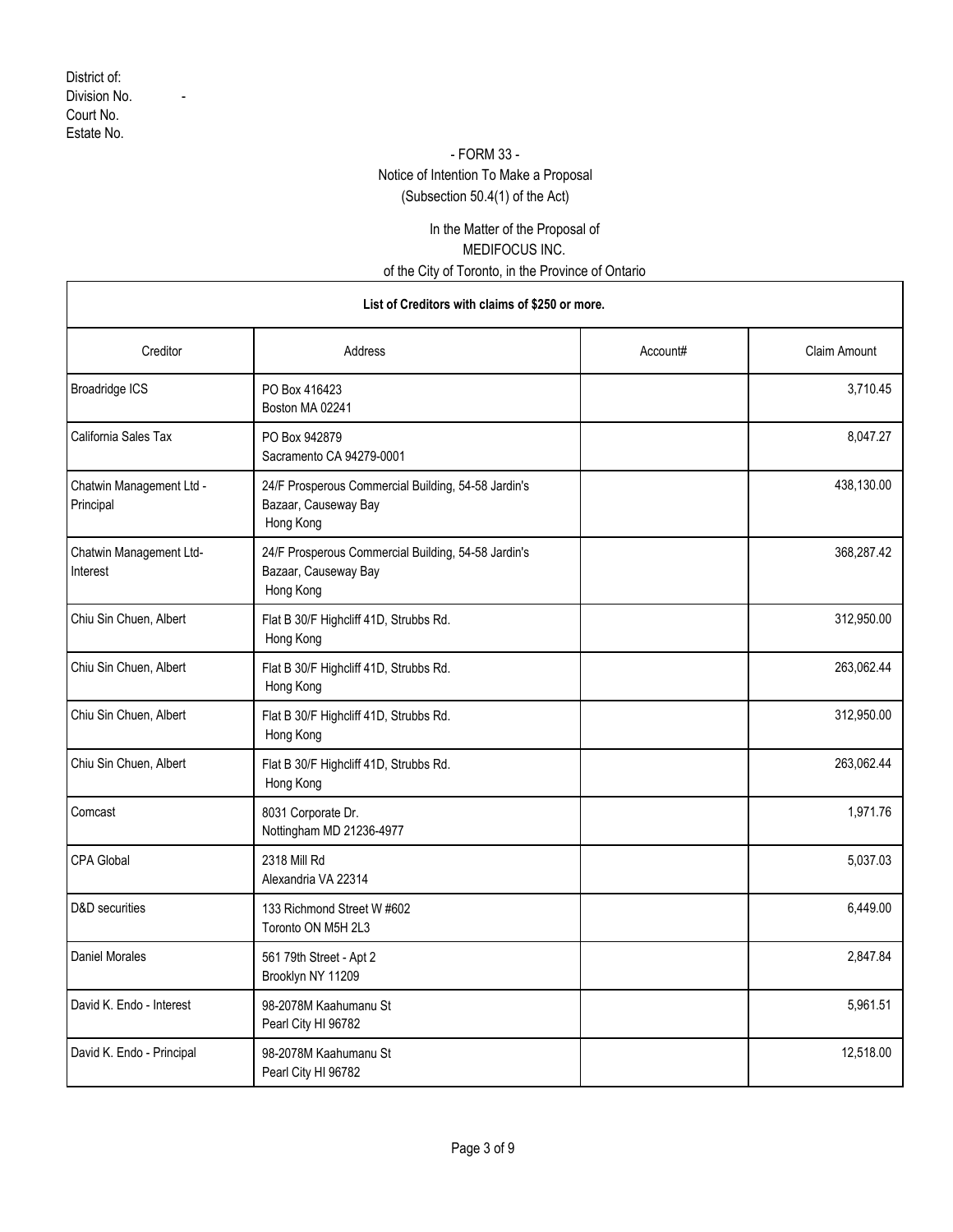### - FORM 33 -

# Notice of Intention To Make a Proposal

(Subsection 50.4(1) of the Act)

## In the Matter of the Proposal of MEDIFOCUS INC. of the City of Toronto, in the Province of Ontario

| Creditor                                                          | Address                                                                  | Account# | <b>Claim Amount</b> |
|-------------------------------------------------------------------|--------------------------------------------------------------------------|----------|---------------------|
| Department of the Treasury -<br>Attn: Duane Bins - IRS<br>Appeals | 200 W Adams - 6th Floor<br>Chicago IL 60606                              |          | 12,518.00           |
| Dieter Enzmann - Interest                                         | 14027 Aubrey Road<br>Beverly Hills CA 90201                              |          | 27,995.85           |
| Dieter Enzmann - Principal                                        | 14027 Aubrey Road<br>Beverly Hills CA 90201                              |          | 62,590.00           |
| Douglas Liu - Interest                                            | 6801 Wolf Creek Ct.<br>Clarksville MD 21029                              |          | 50,605.29           |
| Douglas Liu - Principal                                           | 6801 Wolf Creek Ct.<br>Clarksville MD 21029                              |          | 62,590.00           |
| Elizabeth Adams - Interest                                        | 7535 Conservation Rd<br>Guelph ON N1H 6J1                                |          | 37,424.10           |
| Elizabeth Adams - Principal                                       | 7535 Conservation Rd<br>Guelph ON N1H 6J1                                |          | 62,590.00           |
| FedEx                                                             | PO Box 223125<br>Pittsburg PA 15251-2125                                 |          | 17,783.40           |
| Felicia Ross Interest                                             | C/F Jones, Gable & Co. Ltd. Suite 600 110 Yonge St<br>Toronto ON M5C 1T6 |          | 2,117,881.87        |
| Felicia Ross Principal                                            | C/F Jones, Gable & Co. Ltd. Suite 600 110 Yonge St<br>Toronto ON M5C 1T6 |          | 354,198.78          |
| Food and Drug Administration                                      | PO Box 979033<br>Saint Louis MO 63197                                    |          | 16,757.85           |
| Forever Full Moon LLC                                             | 723 North Beers Street - STE F<br>Holmdel NJ 07733                       |          | 125,805.90          |
| Frank L. Peters - Interest                                        | 79 Park Avenue<br>Oakville ON L6J 3Y1                                    |          | 74,848.20           |
| Frank L.Peters - Principal                                        | 79 Park Avenue<br>Oakville ON L6J 3Y1                                    |          | 125,180.00          |
| Gibralt Capital Corporation -<br>Interest                         | 2600-1075 W. Georgia St.<br>Vancouver BC V6E 3C9                         |          | 748,482.00          |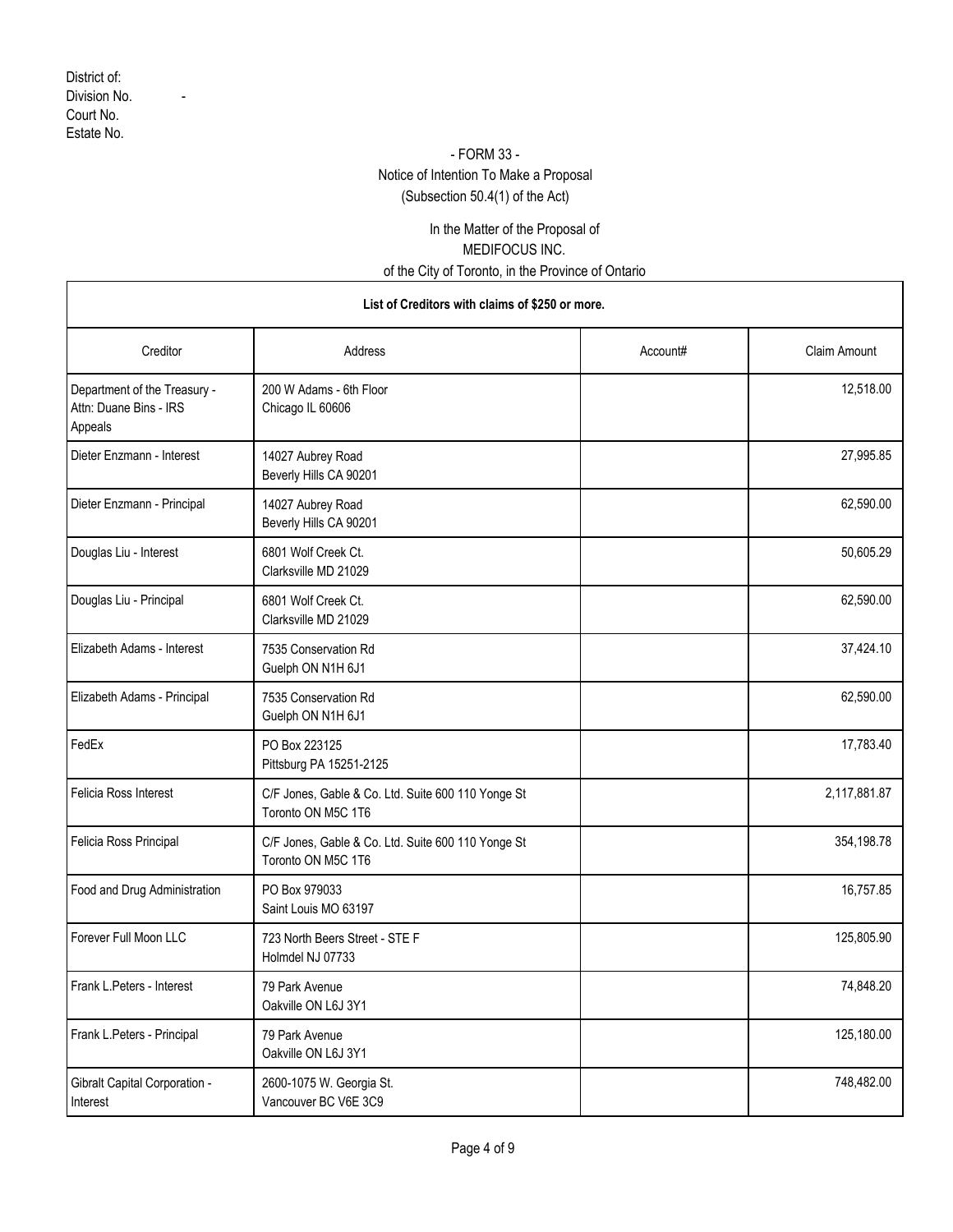### - FORM 33 -

## Notice of Intention To Make a Proposal

(Subsection 50.4(1) of the Act)

## In the Matter of the Proposal of MEDIFOCUS INC. of the City of Toronto, in the Province of Ontario

| Creditor                                                             | Address                                                                                 | Account# | <b>Claim Amount</b> |
|----------------------------------------------------------------------|-----------------------------------------------------------------------------------------|----------|---------------------|
| <b>Gibralt Capital Corporation -</b><br>Principal                    | 2600-1075 W. Georgia St.<br>Vancouver BC V6E 3C9                                        |          | 1,251,800.00        |
| Grant Walsh - Walsh Delta<br>Group Inc.                              | 178 Crichton Street<br>Ottawa ON K1M 1N2                                                |          | 195,417.19          |
| Gwynneth Gold Limited -<br>Interest                                  | Room 1902 Cheung Kong Centre, 2 Queen's Rd<br>Central<br>Hong Kong                      |          | 831,277.31          |
| Gwynneth Gold Limited -<br>Principal                                 | Room 1902 Cheung Kong Centre, 2 Queen's Rd<br>Central<br>Hong Kong                      |          | 988,922.00          |
| <b>Integrated Assets</b><br>Management (Asia) Limited -<br>Interest  | Room 1501 Bank of East Asia Harbor New Centre 56<br>Gloucesfer Rd, Wanchai<br>Hong Kong |          | 1,946,662.06        |
| <b>Integrated Assets</b><br>Management (Asia) Limited -<br>Principal | Room 1501 Bank of East Asia Harbor New Centre 56<br>Gloucesfer Rd, Wanchai<br>Hong Kong |          | 2,315,830.00        |
| <b>Island Stock Transfer</b>                                         | 15500 Roosevelt Blvd - Suite 104<br>Clearwater FL 33760                                 |          | 1,126.62            |
| Joe Tai                                                              | C/F NAI500 2209 - 1111 Alberni Street<br>Vancouver BC V6E 4V2                           |          | 6,614.03            |
| Joseph Chan                                                          | 7825 Bayview Ave - Suite 705<br>Thornhill ON L3T 7N2                                    |          | 124,974.29          |
| Larysa Marfei - Interest                                             | 61 Brian Dr<br>Toronto ON M2J 2Y1                                                       |          | 22,454.46           |
| Larysa Marfei - Principal                                            | 61 Brian Dr<br>Toronto ON M2J 2Y1                                                       |          | 37,554.00           |
| Lu Chengzhang - Interest                                             | Block 9, Kun Lun Bao Garden, Cuiying St. Shiqi<br>Zhongshan China                       |          | 22.454.46           |
| Lu Chengzhang - Principal                                            | Block 9, Kun Lun Bao Garden, Cuiying St. Shiqi<br>Zhongshan China                       |          | 37,554.00           |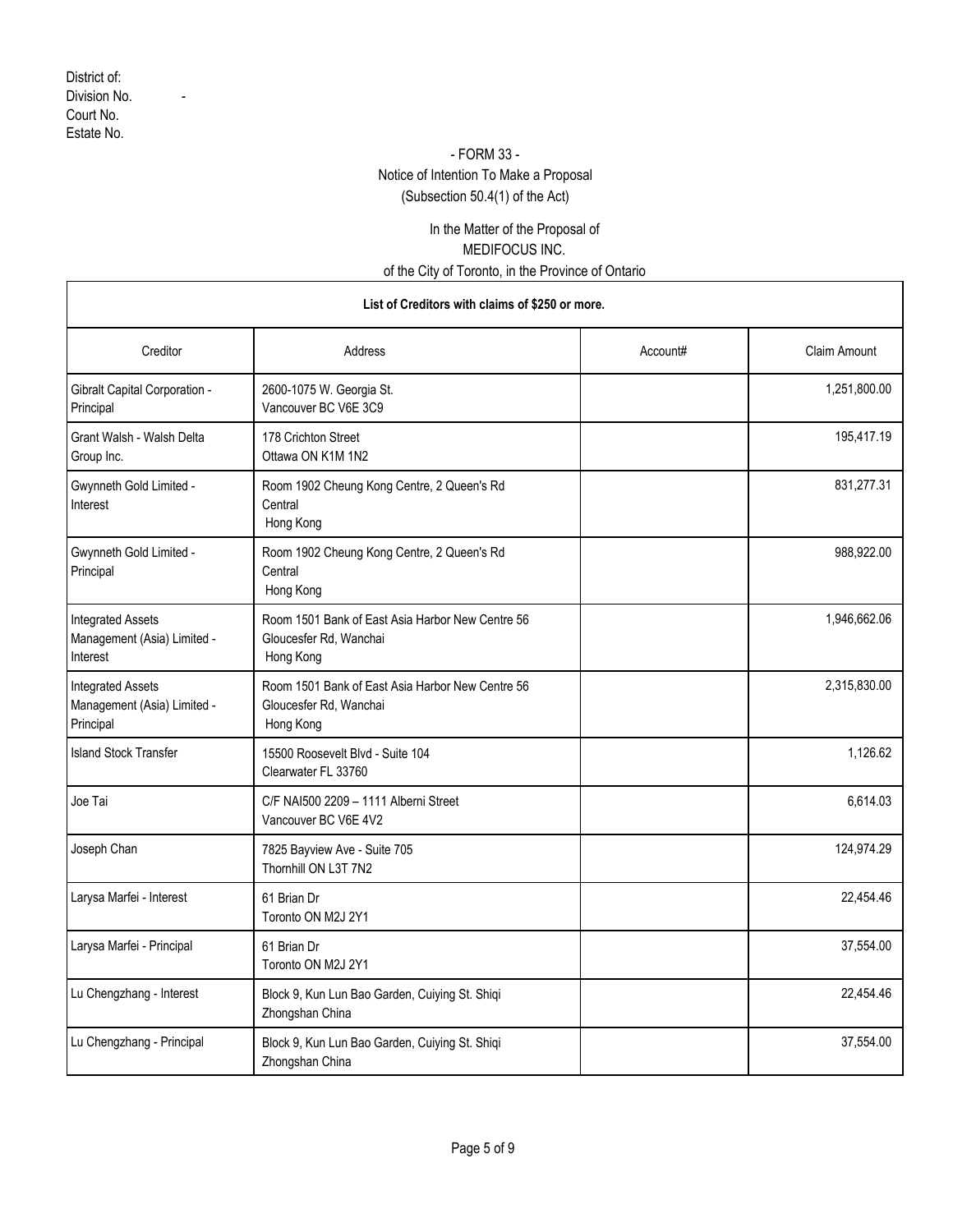### - FORM 33 -

# Notice of Intention To Make a Proposal

(Subsection 50.4(1) of the Act)

## In the Matter of the Proposal of MEDIFOCUS INC. of the City of Toronto, in the Province of Ontario

| Creditor                                                           | Address                                                | Account# | <b>Claim Amount</b> |
|--------------------------------------------------------------------|--------------------------------------------------------|----------|---------------------|
| Massachusetts Institute of<br>Technology - MIT Licensing<br>Office | 255 Main St.<br>Cambridge MA 02142                     |          | 12,518.00           |
| Maxim Group, LLC                                                   | 405 Lexington Ave - 2nd Floor<br>New York NY 10174     |          | 125,180.00          |
| Merek, Blackmon &<br>Voorhees, LLC                                 | 673 South Washington St.<br>Alexandria VA 22314        |          | 11,246.17           |
| Mirsad Jakubovic                                                   | 61 Brian Dr<br>Toronto ON M2J 3Y1                      |          | 191,719.31          |
| Mirsada Vins - Interest                                            | 10 Arthur Evans Cres.<br>Bradfod ON L3Z 2A5            |          | 22,454.46           |
| Mirsada Vins - Principal                                           | 10 Arthur Evans Cres.<br>Bradfod ON L3Z 2A5            |          | 37,554.00           |
| Narendra Patel                                                     | 12155 Red Stream Way<br>Columbia MD 21044              |          | 5,670.65            |
| NJ E-Zpass                                                         | P.O. Box 4971<br>Trenton NJ 86505                      |          | 1,931.53            |
| Norton Rose                                                        | 222 Bay Street - Suite 3000<br>Toronto ON M5K1E7       |          | 90,753.16           |
| OEKOS Rivers Columbia,<br>LLC                                      | 5565 Sterrett Place - Suite # 404<br>Columbia MD 21044 |          | 191,045.96          |
| Patstar Inc. - Interest                                            | 300-463 King St W<br>Toronto ON M5V 1K4                |          | 74,848.20           |
| Patstar Inc. - Principal                                           | 300-463 King St W<br>Toronto ON M5V 1K4                |          | 125,180.00          |
| Rachel Kimel - Interest                                            | 36 Hillcrest Dr.<br>Toronto ON M6G 2E3                 |          | 22,454.46           |
| Rachel Kimel - Principal                                           | 36 Hillcrest Dr.<br>Toronto ON M6G 2E3                 |          | 37,554.00           |
| Radical Capital - Interest                                         | S. 1625-1185 W. Georgia St<br>Vancouver BC V6E 4E6     |          | 74,848.20           |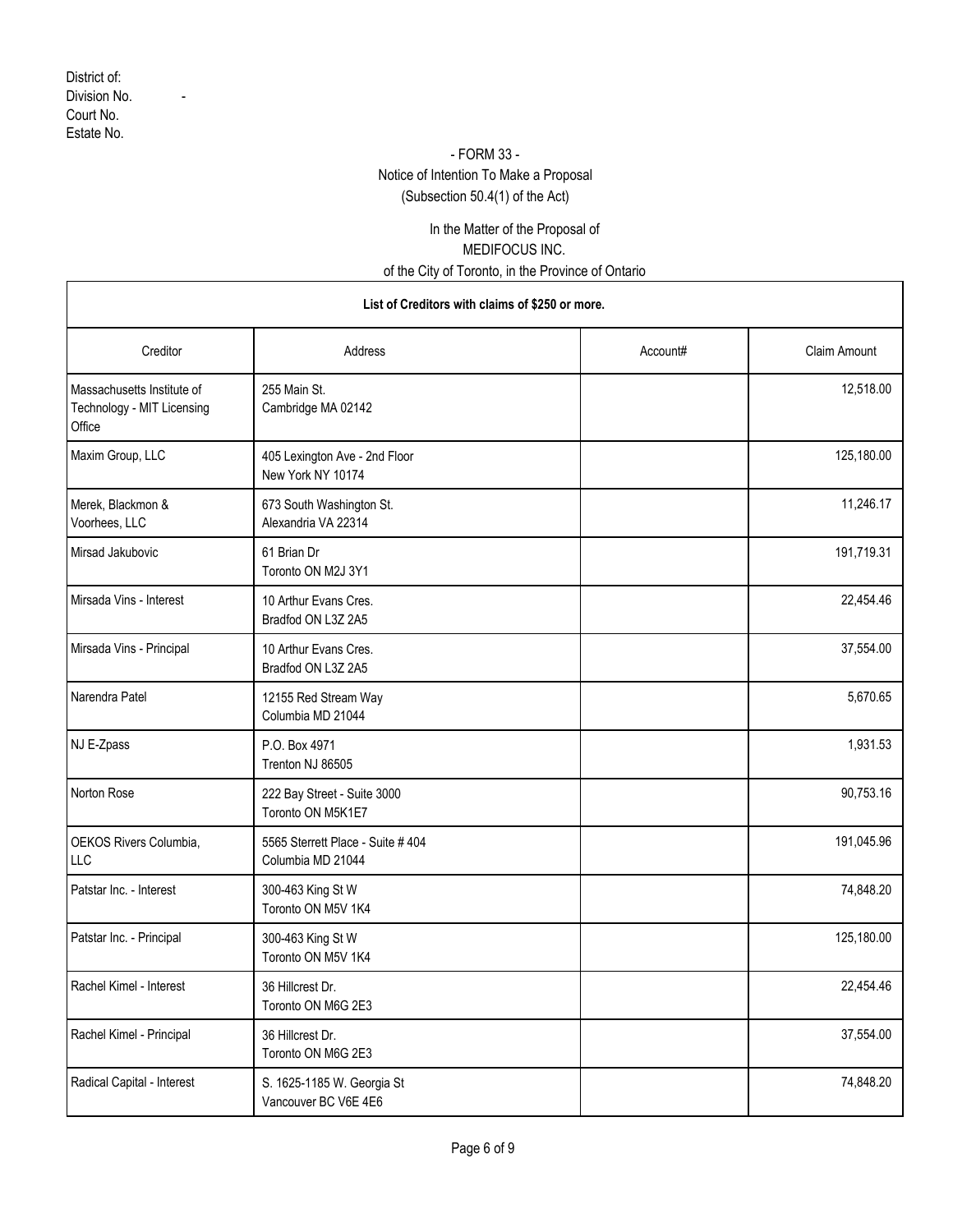### - FORM 33 -

## Notice of Intention To Make a Proposal

(Subsection 50.4(1) of the Act)

## In the Matter of the Proposal of MEDIFOCUS INC. of the City of Toronto, in the Province of Ontario

| Creditor                                                            | Address                                                                                                                      | Account# | Claim Amount |
|---------------------------------------------------------------------|------------------------------------------------------------------------------------------------------------------------------|----------|--------------|
| Radical Capital - Principal                                         | S. 1625-1185 W. Georgia St<br>Vancouver BC V6E 4E6                                                                           |          | 125,180.00   |
| Raymond Tong                                                        | C/F Harmony Asset Manageemtn Ltd. Unit 1103, 11/F,<br>Two Harbourfront, 22 Tak Fung Street, Hunghom,<br>Kowloon<br>Kong Kong |          | 151,761.25   |
| Rena Winegust - Interest                                            | 56 Tangreen CIR<br>Thornhill ON L4J 5E2                                                                                      |          | 7,484.82     |
| Rena Winegust - Principal                                           | 56 Tangreen CIR<br>Thornhill ON L4J 5E2                                                                                      |          | 12,518.00    |
| Robert J. McWirther and<br>Deborah E Thompson<br>JTWRS. - Interest  | 24 Cottingham Road<br>Toronto ON M4V 1B3                                                                                     |          | 37,424.10    |
| Robert J. McWirther and<br>Deborah E Thompson<br>JTWRS. - Principal | 24 Cottingham Road<br>Toronto ON M4V 1B3                                                                                     |          | 62,590.00    |
| Robert Martak, Jr.                                                  | 2 Coatsbridge Ct<br>Nottingham MD 21236                                                                                      |          | 3,731.93     |
| Ron Kimel - Interest                                                | 35 Lesmill Rd<br>Toronto ON M3B 2T3                                                                                          |          | 22,454.46    |
| Ron Kimel - Principal                                               | 35 Lesmill Rd<br>Toronto ON M3B 2T3                                                                                          |          | 37,554.00    |
| Rosalind Capital - Interest                                         | 175 Bloor St. East Suite 807 South Tower<br>Toronto ON M4W 3R8                                                               |          | 142,211.58   |
| Rosalind Capital - Principal                                        | 175 Bloor St. East Suite 807 South Tower<br>Toronto ON M4W 3R8                                                               |          | 237,842.00   |
| Rosalind Master - Interest                                          | 175 Bloor St. East Suite 807 South Tower<br>Toronto ON M4W 3R8                                                               |          | 82,333.02    |
| Rosalind Master - Principal                                         | 175 Bloor St. East Suite 807 South Tower<br>Toronto ON M4W 3R8                                                               |          | 137,698.00   |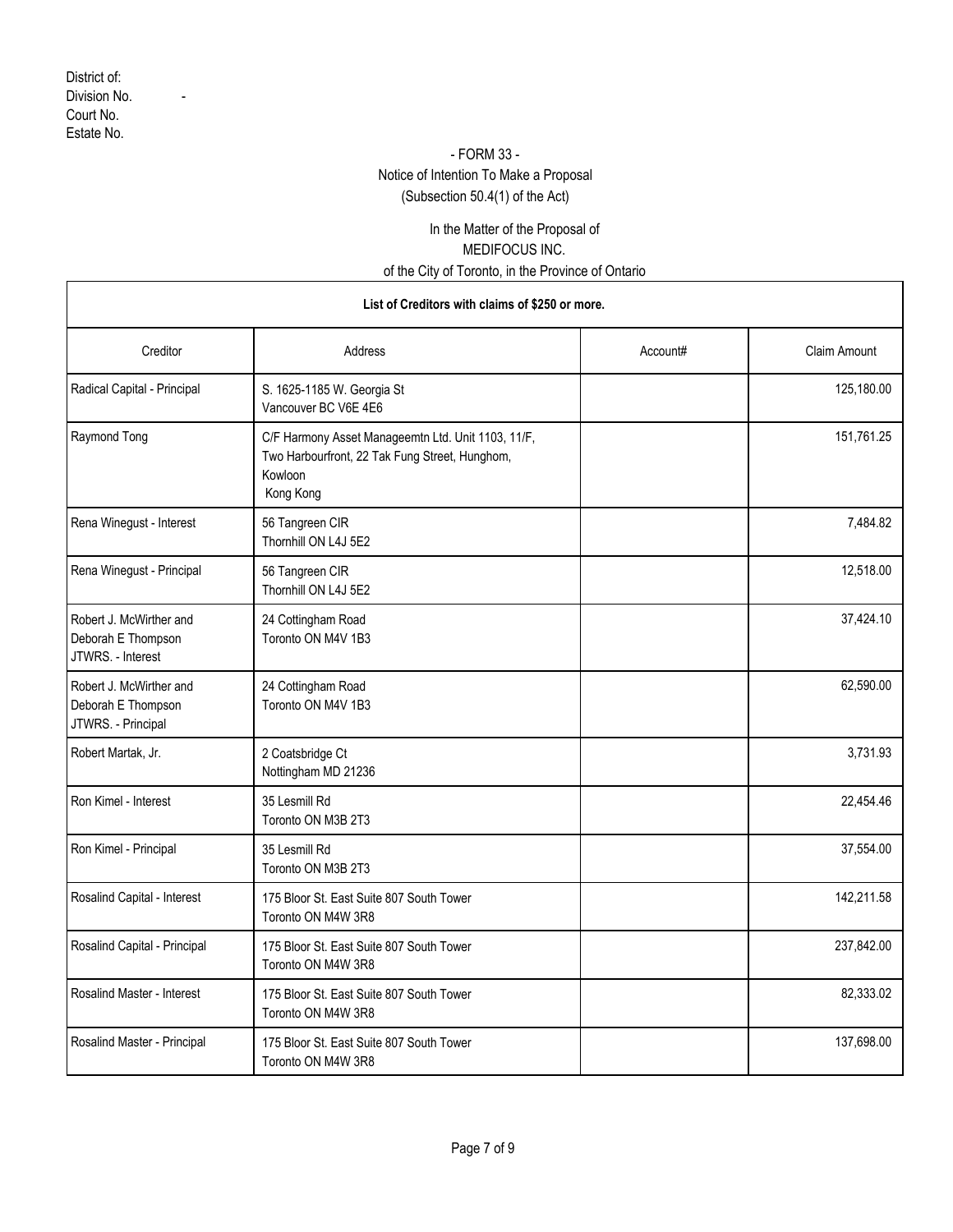### - FORM 33 -

# Notice of Intention To Make a Proposal

(Subsection 50.4(1) of the Act)

### In the Matter of the Proposal of MEDIFOCUS INC. of the City of Toronto, in the Province of Ontario

| Creditor                                    | Address                                                                                                                      | Account# | <b>Claim Amount</b> |
|---------------------------------------------|------------------------------------------------------------------------------------------------------------------------------|----------|---------------------|
| S&W LLP                                     | 91 Skyway Avenue, Unit 105<br>Toronto ON M9W 6R5                                                                             |          | 7,387.42            |
| Sam Isenberg - Interest                     | 75 Waterloo Ave<br>Toronto ON M3H 3Y3                                                                                        |          | 7,484.82            |
| Sam Isenberg - Principal                    | 75 Waterloo Ave<br>Toronto ON M3H 3Y3                                                                                        |          | 12,518.00           |
| Scarsdale Equities LLC                      | 10 Rockefeller Plaza - Suite 720<br>New York NY 10020                                                                        |          | 8,345.30            |
| Select Asset Management<br>Inc. - Interest  | 170 University Ave - Suite 200<br>Toronto ON M5H 3B3                                                                         |          | 37,424.10           |
| Select Asset Management<br>Inc. - Principal | 170 University Ave - Suite 200<br>Toronto ON M5H 3B3                                                                         |          | 62,590.00           |
| Sir Speedy                                  | 7477 New Ridge Rd<br>Hanover MD 21076                                                                                        |          | 3,959.49            |
| Steve Isenberg - Interest                   | 7 Millbank Ave<br>Toronto ON M5P 1S2                                                                                         |          | 7,484.82            |
| Steve Isenberg - Principal                  | 7 Millbank Ave<br>Toronto ON M5P 1S2                                                                                         |          | 12,518.00           |
| Stinson LLP                                 | 3102 Oak Lawn Ave - Suite 777<br>Dallas TX 75219                                                                             |          | 100,742.17          |
| <b>Stuart Katz</b>                          | 9420 Wing Foot Ct<br>Potomac MD 20854                                                                                        |          | 3,755.40            |
| TC Yam                                      | C/F Integrated Assets Management, Room 1501 Bank<br>of East Asia Harbor New Centre 56 Gloucesfer Rd,<br>Wanchai<br>Hong Kong |          | 54,568.11           |
| Tier One Technology Partners                | 11400 Cronridge Dr - Suites A-C<br>Owings Mills MD 21117                                                                     |          | 8,225.58            |
| <b>TMX Equity Transfer Services</b>         | 200 University Avenue - Suite 300<br>Toronto ON M5H 4H1                                                                      |          | 685.06              |